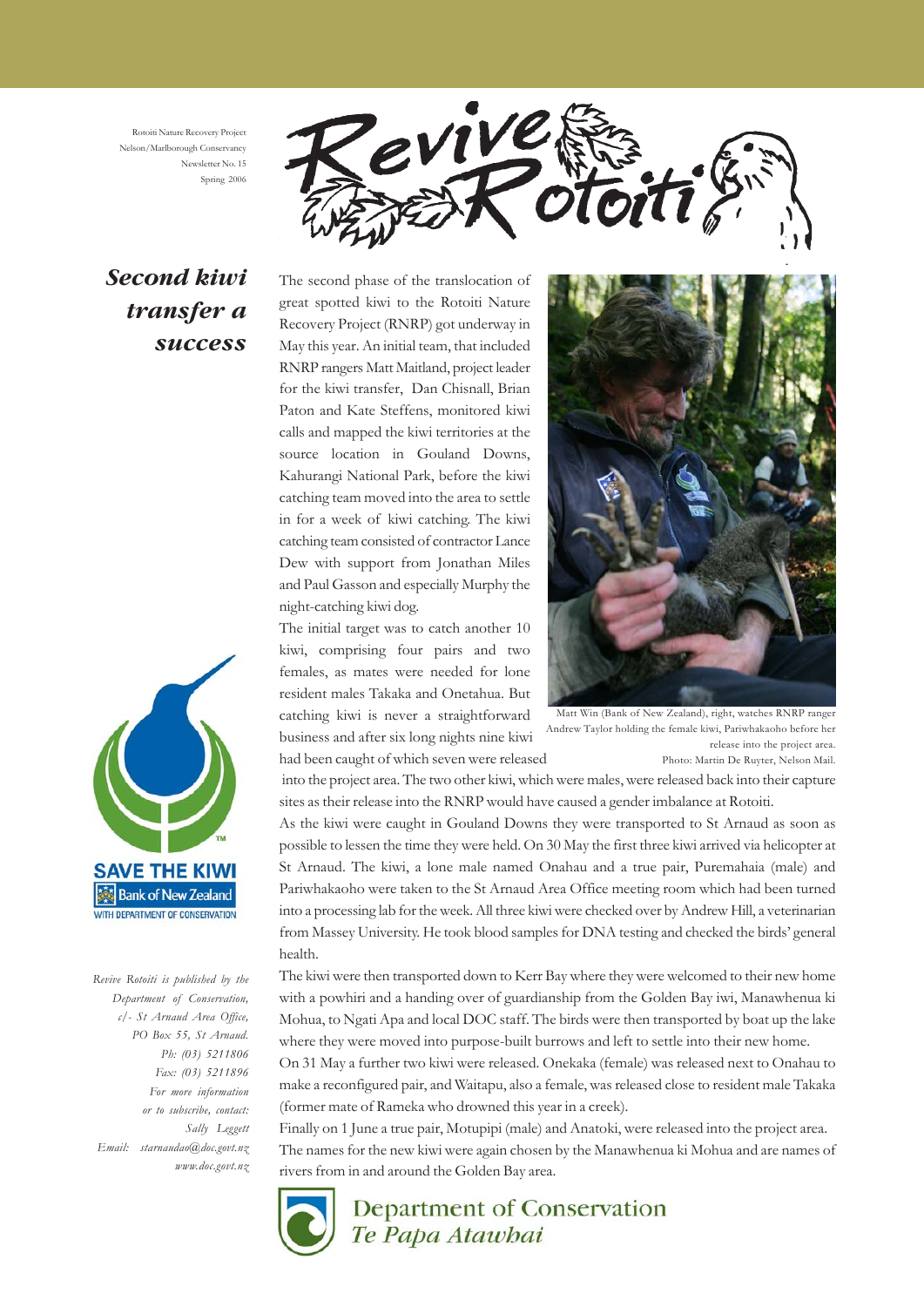### *Thanks for your support*

Once again we would like to recognise the support given to the RNRP by the Bank of New Zealand Save the Kiwi which sponsors kiwi recovery work and supported both phases of this great spotted kiwi translocation. We would also like to thank Manawhenua ki Mohua for their support for the project. Thanks also goes to Mark and Marianne Grimward at the St Arnaud Village Alpine Store who have been collecting donations and have generously offered to match these themselves. The collection to date will be used to purchase two transmitters for kiwi chicks.

# *Kiwi chick found during annual health checks*

The week of 8 May saw the annual health checks for the then eight resident kiwi get underway. Paul Gasson, the former St Arnaud ranger who led the first kiwi transfer, came back to St Arnaud to head the checks with his 'kiwi' dog Huxley in tow. Six of the eight kiwi were successfully recaptured and were found to be in good condition. Wainui, who has managed to kick her transmitter off twice, was sighted and appeared to be fine. Onetahua on the other hand has not been located for some time and it is thought that he has either dropped his transmitter or moved out of range of the monitoring locations. During the checks Paul was delighted to find an addition to the population sheltering in a burrow with its parents.

At least three eggs were known to have been laid in the Rotoiti area, one in 2005 and two this year. In all three cases remnants of egg

shell had been found indicating successful hatches.



Paul Gasson, holding the kiwi chick Rito.

 A further two nests were considered possible this year as males stayed stationary for long enough to suggest they were incubating eggs but their burrows were not able to be located. The chick Paul found in May originates from one of the nests not located.

The chick was found with its parents, Kahurangi (the male) and Awaroa, the only pair to nest in 2005. The chick was estimated to be between two to four months old and at the time weighed 510g (adults weigh 2.4 to 3.3kg). Very little is known about great spotted kiwi chick development as this is only the second chick of this kiwi species found in the wild since the mid-1980s.

The chick, named Rito, was fitted with a transmitter and has since been recaptured several times to monitor its progress. In mid-August it was found sheltering in a burrow with its parents and had gained 80g in weight and was in good condition.

The RNRP team will continue to monitor Rito's progress and any other kiwi chicks found will also have transmitters fitted and be monitored.

## *Transmitter changes*

The RNRP has recently been provided with new transmitters, known as 'egg timers'. These have been fitted to most of the male kiwi and a couple of the female kiwi to assist in breeding management. The transmitters were designed for North Island brown kiwi, and the RNRP team will be testing the applicability of this tool for great spotted kiwi.

The transmitters are able to report on egg incubating activity by way of a movement sensor which determines what behaviour is occurring. If the bird is not moving it is considered to be sleeping and the transmitter sends a signal which is picked up by the use of telemetry. If no movement occurs for 24 hours the bird is considered dead and the signal changes appropriately.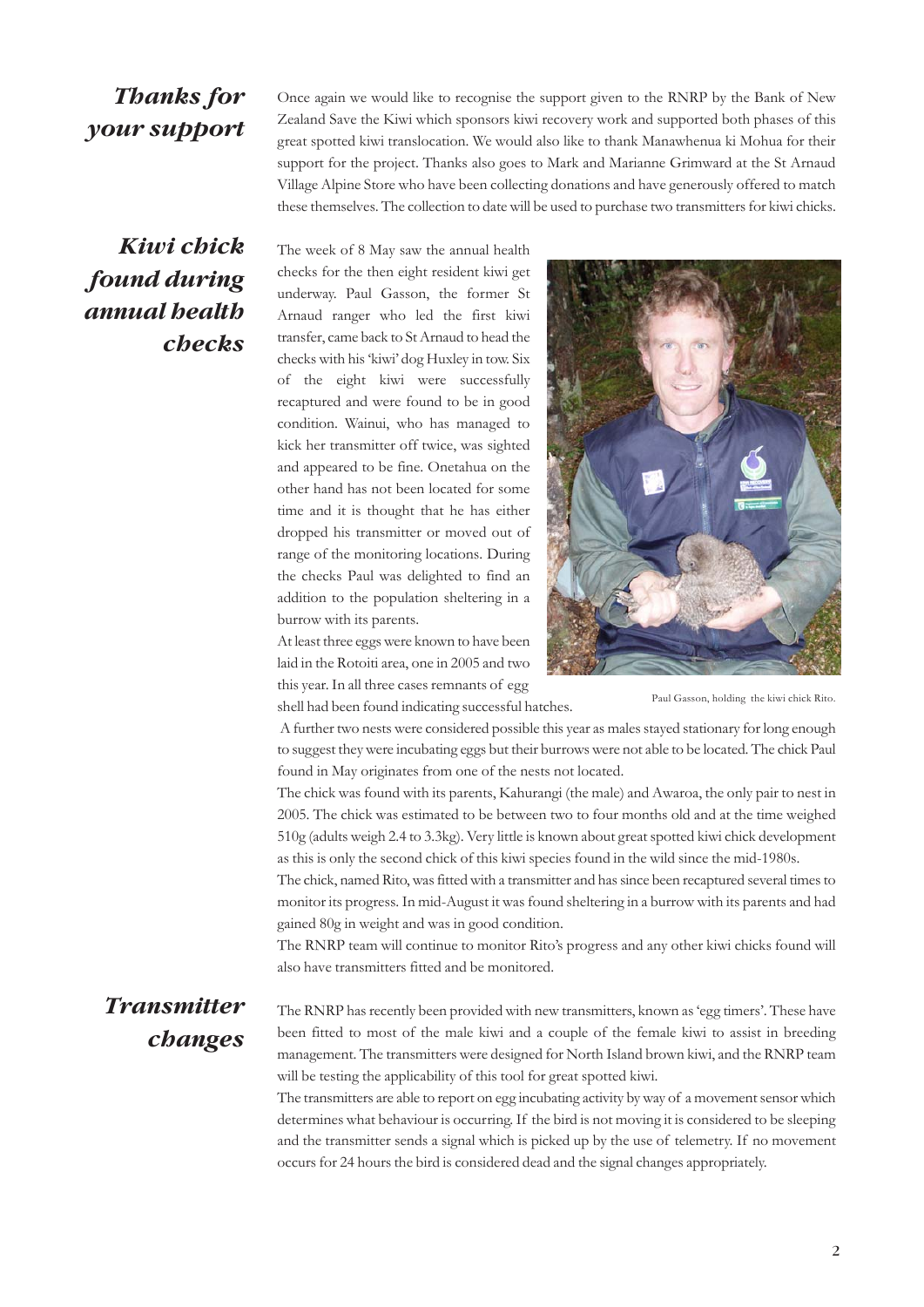If the bird makes slight movements it is interpreted as incubating an egg with the movement indicating an 'egg roll' so the signal changes again to account for this behaviour. The transmitters can potentially tell the RNRP team if a bird is incubating and if so for how long. This allows the team to predict the hatch time and thus intercept any chick before it leaves the nest. There is one catch though: with brown kiwi the male is the sole incubator of the egg whereas great spotted kiwi males and females share incubation. Because of this it is unknown how well the model will work, hence the RNRP team's involvement in testing these new transmitters.

#### *Recent kiwi movements*

All the resident kiwi have remained in their territories and there have been no changes resulting from the introduction of new neighbours with the recent kiwi transfer. Of the new arrivals, the two true pairs have hardly moved from their release locations. The reconfigured pair, Onahau (male) and Onekaka moved around a little in the first few weeks but have now settled on the edges of the Loop Track in Kerr Bay. These two are in range of each other but have not exhibited any 'pairing' behaviour yet. The lone female released in the territory of Takaka (former mate of Rameka) has stayed near her release site. The RNRP team will continue to monitor the movements of all the kiwi on a regular basis.

*Kaka monitoring comes to an end*

*The Rotoiti Nature Recovery Project aims to restore approximately 5000 hectares of honeydew beech forest on the shores of Lake Rotoiti in Nelson Lakes National Park. This is being achieved through an extensive predator control programme. The project was launched in 1997 initially over 825 hectares and its success led to it being expanded over 2001/02. The projects three goals are:*

- *restoration of the native ecosystem's components and processes.*
- *reintroduction of species lost from the area.*
- *advocacy for indigenous species conservation and long term pest control.*

*The project is assisted by the Friends of Rotoiti, a group of volunteers who carry out pest control adjoining the project area.* In the last issue of Revive Rotoiti (issue 14) we reported on the 2005/06 kaka breeding season, which at the time was still in full swing, and the discovery of two adult female kaka killed on nests within the managed project area. Results from analysis of the two birds' carcasses have found that the bird killed in the RNRP core area was preyed on by a stoat. The other bird found in the Big Bush area had both stoat and possum hairs associated with her carcass so we cannot be sure what animal killed this bird.



South Island kaka, *Nestor meridionalis meridionalis.*

The breeding season came to a close in June with a total of nine nests monitored by RNRP ranger Tamsin Bruce. From the five successful nests, 13 chicks fledged successfully, seven being female and six male. This was a wonderful note to conclude the kaka monitoring on, particularly with such a high proportion of females which will hopefully grow up to produce their own chicks.

The objective of the kaka monitoring was to assess the effectiveness of the stoat control regime in protecting the local kaka population. This year we finally met our 'target objective' which was to monitor 30 kaka nesting attempts within the RNRP. This has now been achieved over six kaka breeding seasons which have spanned nine years.